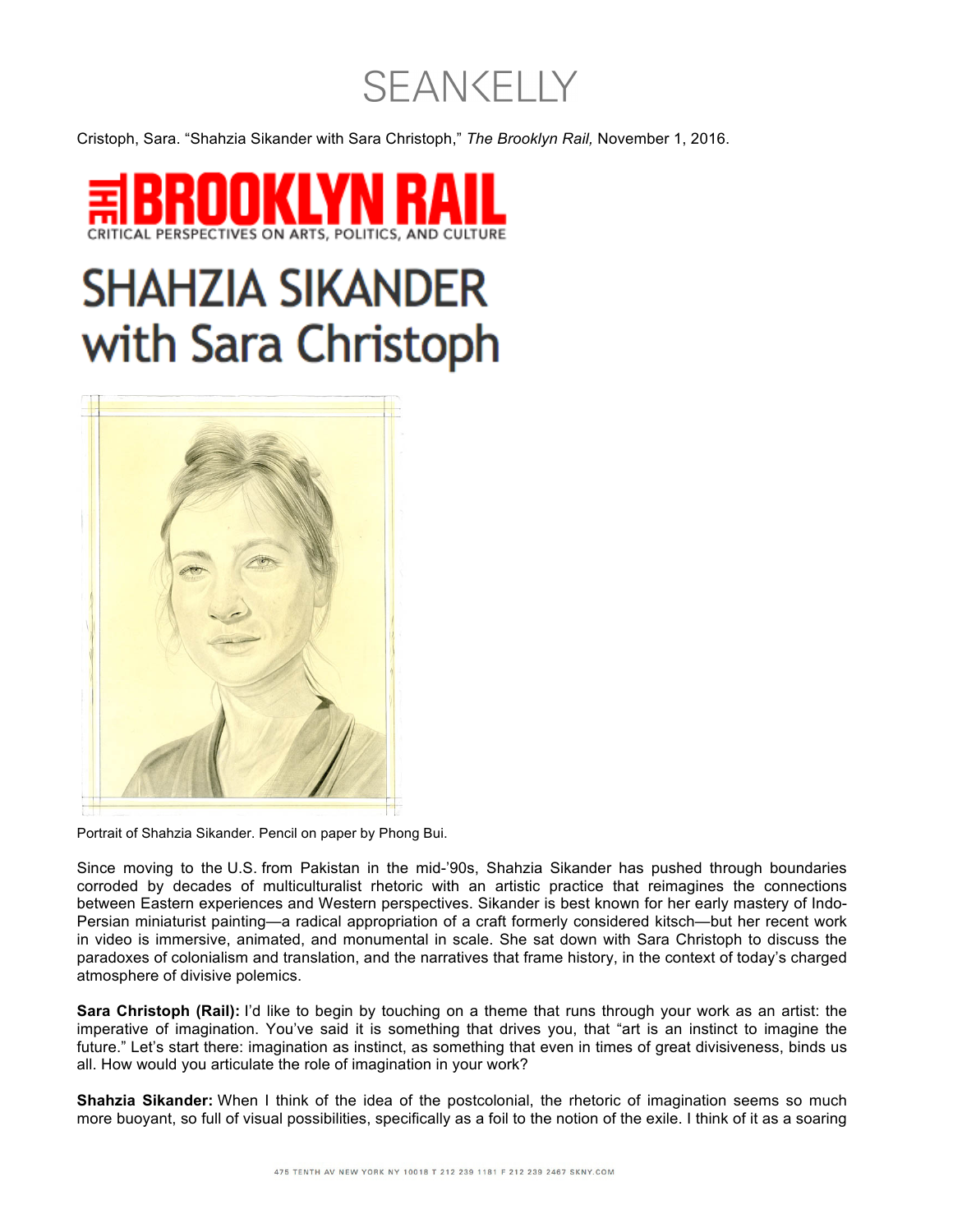and empowering space that is free from constraints. And if you're thinking in terms of inter-connectivity, imagination is what ties all of us together.

For me, lack of imagination is literally death. Because what are we? What is real? When you think in terms of narratives, and how history is determined through narrative, how real is that narrative? The pursuit of truth is so fleeting when it is held hostage to authenticity. Our recent histories are all about redactions, and so everything starts to emerge in a space that is in flux. Imagination is very much about taking ownership of the narrative; it is a fundamentally political stance.

**Rail:** I'm reminded of a line from "Rant," a poem by Diane di Prima, "The only war that matters is the war against the imagination / all other wars are subsumed in it."

**Sikander:** If you reflect on those two words, isn't that what we've been experiencing? In the current political space—and I'm not just talking in the U.S., I mean everywhere—why are we so afraid to imagine that someone else might be similar to us? di Prima's words remind me of the poet Wisława Szymborska. In "The End and the Beginning" she says, "After every war someone has to clean up, things won't straighten themselves after all." Imagination connects the past, to the present, to the future. This is something that excites me, because my work straddles the idea of tradition and inserting one's link to it.

**Rail:** Let's talk a little about your relationship to the concept of "tradition."

**Sikander:** At times I'm at a loss: what exactly does tradition mean? One's relationship to tradition is not about appropriating, but about how to *own*. How does that ownership occur? Today's world is transnational, but certain traditions—like the [Islamic] tradition of miniature painting that I am invested in—are truncated at best.

My first encounter with miniature painting was through a facsimile in the early '80s, meaning a reproduction in a Western museum catalogue. In Lahore at that time, miniature painting was an anomaly amidst the National College of Arts' highly westernized curriculum. It represented the "Other," and for me, it was an epiphany. When I studied with Bashir Ahmed, a master miniature painter, his devotion to tradition was arresting. As a young artist, it was an effort to transport myself from the mindless malaise of the dictatorial regime of Zia-ul-Haq.

Tradition can be seen through the virtuosity of training and skill, but at the same time, tradition is also understood as a label—a certain type of work being done at a certain point in time. As a contemporary artist again it comes down to imagination—I'm interested in being a witness, in an act of seeing. I want to find that moment where I can straddle history and the present.

**Rail:** Your most recent animation, *Disruption as Rapture* (2016), was just installed in the redesigned Asian Art galleries at the Philadelphia Museum of Art, and springs from an 18th-century illuminated manuscript, the *Gulshan-i 'Ishq*. When did your interest in this manuscript, in particular, begin?

**Sikander:** There are many iterations of the *Gulshan-i 'Ishq*, and the significance of the manuscript is generally linked to the epic poem. The *Gulshan-i 'Ishq* was written in 1657 – 58 by Nusrati, a court poet who recast a North-Indian Hindu love story as a Sufi tale for an Islamic court, and it was important for me to keep in mind the ethos of that historical and socio-political period.

Attempts at translation—the book in Philadelphia is large, and at least two-thirds of it is text—usually come out of South Asian art history scholarship. Gestures of authority are implied, which have, over time, also lost their authority. Take the narrative synopsis usually provided with any manuscript—we can trace that down to a specific art historian's perspective.

**Rail:** And I would assume those descriptions are written primarily by and for a western audience?

**Sikander:** Yes, and the *Gulshan-i 'Ishq* is written in Deccani Urdu and Persian Naskh script, the language of the Muslim élite in South-Central India. The religious and cultural plurality at play is so important. There are over ninety illustrations, though for me, I never see them as illustrations. They are visually intelligent vignettes. There's almost an insularity to the books as objects. How essential is it to translate the words? I wonder. My instinct is to use them as a point of departure. When we were given the synopsis of the poem, I decided, there's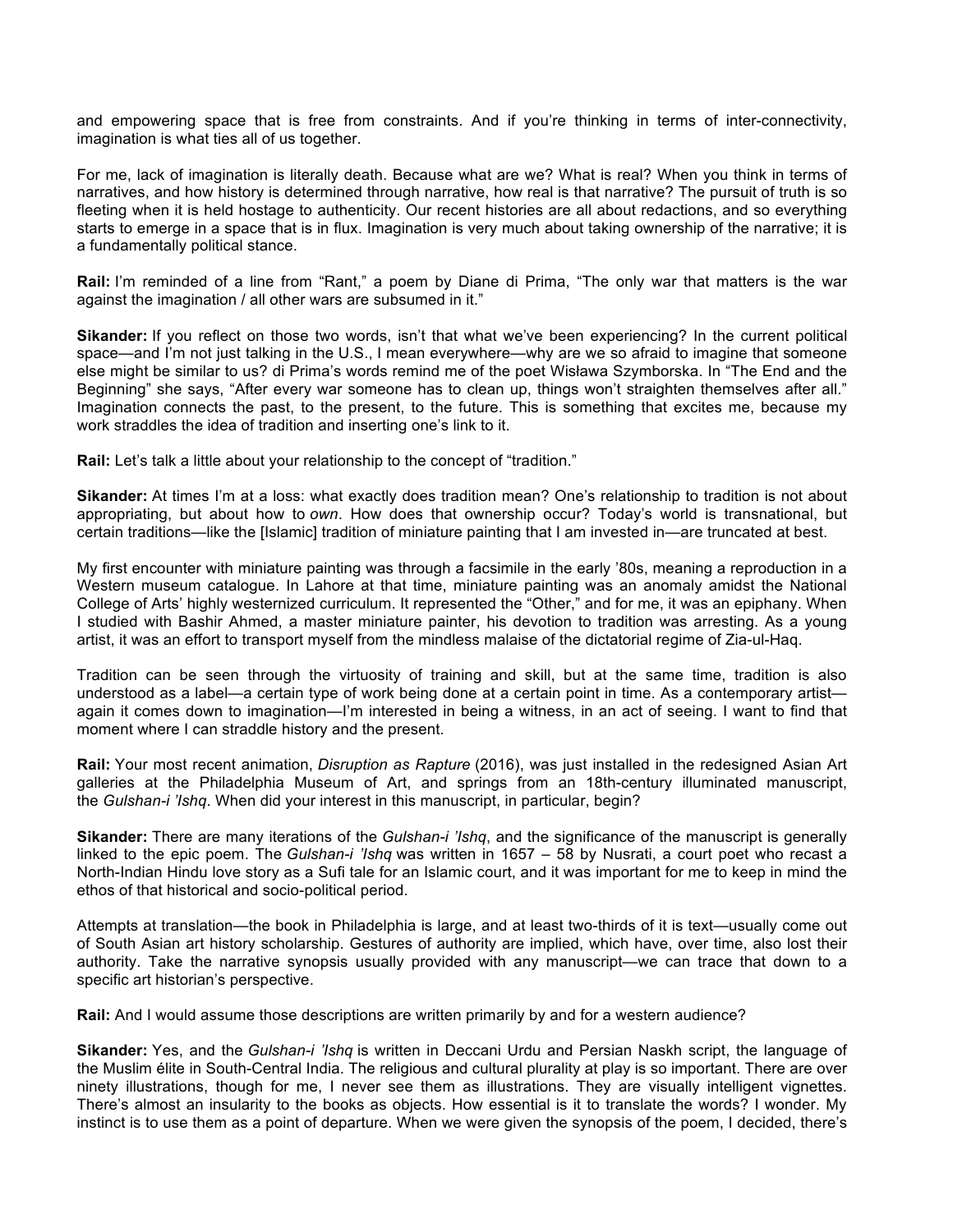no way for me to fully understand the story. Because, who's saying that's the story? So, off goes the narrative! [*Laughter.*]

**Rail:** Right, because short of a line-by-line translation, or even with that, you can't take it at face value.



Shahzia Sikander, *Portrait of the Artist*, 2016. Suite of four etchings, 27 × 21 inches each. Edition of 40, published by Pace Editions, Inc. Courtesy Shahzia Sikander Studio.

**Sikander:** How can you? I cannot even take Picasso at face value, and he is so well represented and analyzed. Not to mention, many of the artists in miniature painting are just placeholders, meaning they never even existed. Slowly, years into the field, I realized the process of determining a very significant history is, again, in the hands of a few. The provenance is what I'm engaging with conceptually. How was the tradition shaped in the 19th century? How does it continue to be shaped?

**Rail:** For *Disruption as Rapture* you worked with an animator with whom you collaborate often, Patrick O'Rourke. How does the animation process relate to your drawing practice?

**Sikander:** It's important that the strength of the drawing is not lost, and that the drawing guides the animation. You can't compete with the virtuosity of these painted manuscripts, and you don't want the work to be subservient to a software. Patrick and I have figured out a particular language which is based on particle systems. We begin by thinking in terms of elements that lend themselves to movement—leaves growing, flowers blooming, clouds floating—things that in nature, are going to move from one state to another. Then, we ask how to complicate those movements.

**Rail:** Here, and in many of your animations, place plays an important role. I mean not simply the physical landscape of trees and flowers, but the histories embedded within the land. Animations like *The Last Post* (2010), which is set within British Colonial India, or *Parallax* (2013), which alludes to the contentions around the Strait of Hormuz, seem to begin with place as a point of inquiry. Do you think of it as conceptual material?

**Sikander:** For me, it starts with what is emblematic of a place—a visual. Why do we assume certain visual motifs represent certain places in history? As I dig through my books, or as I'm starting research, there's always going to be a certain expectation of imagery. I want to challenge assumptions around a space. For example, the East India Company affected trade across the globe in the 17th, 18th, and 19th centuries—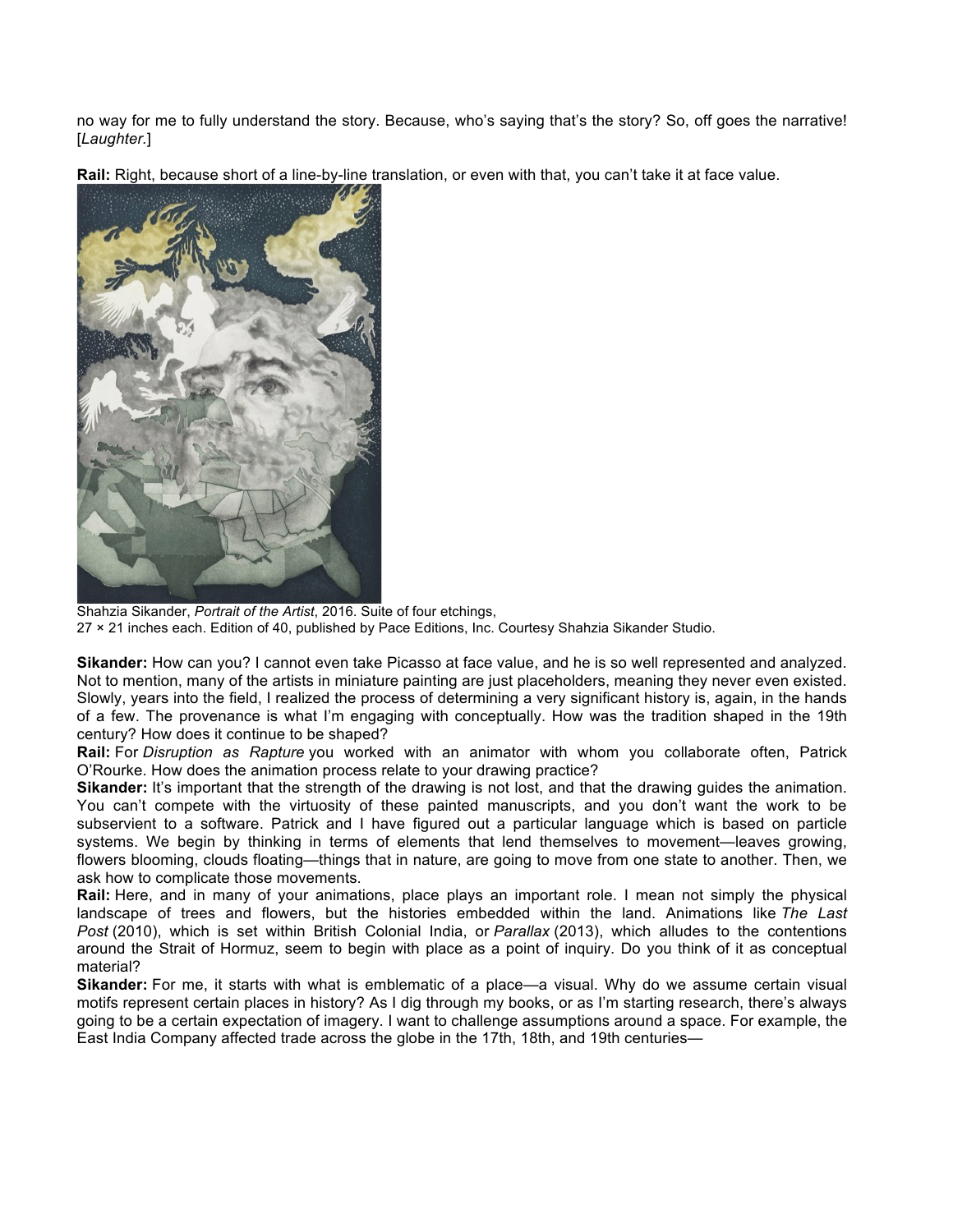

Shahzia Sikander, *Utopia*, 2003. Gouache on paper, 8 × 14 inches. Courtesy Shahzia Sikander Studio.

## **Rail:** It still does.

**Sikander:** It still does! So, how do you think of geography in that way? This too comes back to movement. Movement can be literal, as in the physical crossing of geographical borders by bodies, species, commodities, and resources. It can also be symbolic, as in the sense of belonging to, or being excluded from, a geographically determined space.

In making *The Last Post*, it came down to the East India Company School of Painting as the fundamental point of reference, when patronage for miniature painting ended after the fall of the Mughal dynasty, and the British Colonial Empire schooled a very particular style of painting. The protagonist of *The Last Post* became the East India Company man, and he continues to live on in new ways. The Princeton work uses his profile as a costume for Adam Smith, playing on the legacy of colonial trade and corporate enterprise. Though in the mosaic I attached wings and he is fluttering in the atrium of the economics building.

**Rail:** The Princeton mosaic, which is being installed right now, is the first time you've worked in glass. Can you talk about your relationship to the figure of Adam Smith? With all the layers in your work, I'm sure you were thinking beyond the explicit connections between Princeton's department of economics and Smith's*The Wealth of Nations*.

**Sikander:** We are still caught in the same old patterns of inequities of wealth. Adam Smith argued against monopolies, using the demise of the East India Company as a case study. In Nick Robins's *The Corporation that Changed the World* (Pluto Press, 2006), he explains the East India Company's story as a tragedy enormous wealth generated with the cost of great harm. Whether it's the books I'm reading or where I am in the world, one hopes it filters right into the images. That is how the images become more compelling, or how they capture the unsaid. Personally, I am much more inspired by writing.

## **Rail:** Really?

**Sikander:** I like the precision in words, but I don't have the means to write. Drawing has always come more easily to me.

**Rail:** One piece of writing you shared with me was the Pakistani-American author Ayad Akhtar's incredibly poignant piece, "The Breath of Miraj." The piece is a luminous argument for the power of mythical thinking, likening the Night Journey of the Prophet through the heavens, the Miraj, to the longing of the artist. He articulates this desire as: "to have made the journey into the great unknown—to have seen the unseeable—and to return to the world as we know it with the capacity to express the inexpressible." It is as if through the mythic trope of Miraj, Eastern and Western traditions could imagine commonality. You, too, have used Miraj as a visual motif in your work, something pulled from Indo-Persian miniatures?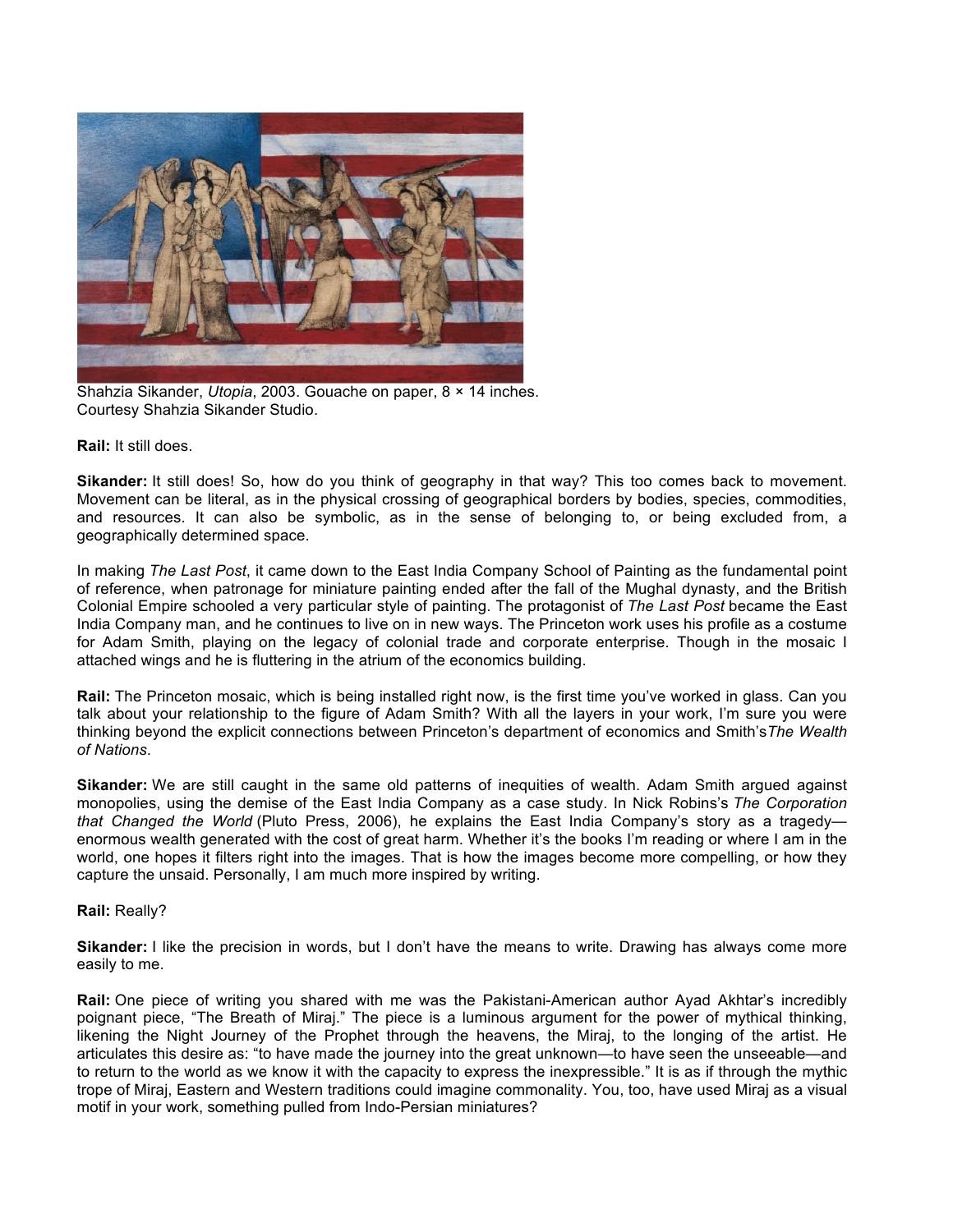**Sikander:** I have known Akhtar's work for decades. We share a history and a tradition, and a mutual exploration of the Prophet as poet and seer. I love that piece, "The Breath of the Miraj." It was published alongside *Portrait of the Artist*(2016), a series of etchings that cites traditional Miraj paintings. The Miraj is one of Islam's most mystical themes, and my interest stems from both childhood familiarity and artistic exploration. The motif features prominently in miniature painting, and can be read as a metaphor for the emotional trust necessary in seeking artistic truth.

With the Miraj and elsewhere, I keep pushing images, altering them and changing the context to see how far they can go in time, how new associations can be conjured up. What does an image mean when it's unhinged from its own representation?

**Rail:** You're referencing, too, your use of Gopi hair as a motif—the black topknot of female Krishna worshipers depicted in so many Indo-Persian miniatures. After you've pushed and isolated this form so far from its original context and meaning, at that point, does it stay a "feminine" form, or come to represent something else?

**Sikander:** The form is stronger for having been pushed through so much. It is imperative that each of my forms retains its distinct shape, yet is recast in continuously evolving iterations. A single silhouette of Gopi hair has tremendous possibilities. When reproduced in the millions, it operates as a pulsating mass of movement, referencing swarms, birds, bats, even waves of water or oil.

**Rail:** The Gopi hair plays a large role in *Parallax*, which arose out of your time at the Sharjah Biennial, I believe?

**Sikander:** *Parallax* pushes many of my central ideas, specifically the question: what exactly *is* translation? The score, by New York-based Chinese composer Du Yun, was deliberately kept in Arabic. That is the language of the region, but crucially, the concept of what it means to be an "Arab" has become so politicized. As a young person growing up in Pakistan, the emphasis on English as the medium of instruction—despite Urdu being the national language—directly contributed to my loss of a deep grasp of Urdu. At the same time, Arabic was engaged ritualistically in order to recite the Quran without "learning" the language—creating another parallax of sorts.

Throughout the history of Pakistan, language has always been critical. One of the first notions of oppression is to subjugate someone else's language. The eradication of Bengali was such a strong gesture, and one of the reasons that led to the Liberation War in 1971. At the core of it is language, because what right does someone have if they can't speak their own language? These histories were not necessarily in our textbooks growing up in Pakistan. It's ironic, the first time I went to Bangladesh was when *Parallax* travelled there.

**Rail:** It really all pivots around the force implied in translation, authoritarian or not.

**Sikander:** What is informing your way of looking at the world? We're still so elementary, all of us. That's how I feel when I look at the *Gulshan-i 'Ishq*manuscript. It was 1657 when Nusrati, the poet, was writing, a very plural moment. What is so new about our world?

**Rail:** You're talking to someone who grew up in Southern Virginia, who was taught that the Civil War was the "War of Northern Aggression." It's a rhetoric of blindness that keeps violence invisible. Again, it goes back to this pivotal question of who is writing the history. And as a child, its determined by people out of your reach.

**Sikander:** There are so many writers who have spoken about these issues, but if they're not part of a curriculum, then what? You discover them later in life—one would hope—but the burden of that is so significant.

**Rail:** All of these issues—language, translation, historical redaction—also appear in your large works on paper. I'm thinking of *I Am the Exact Imitation of the Original* (2013), and *I Am Also Not My Own Enemy* (2011). I cannot read Urdu, and so for me, when I look at these works there's a kind of lyrical release. I see a shortcircuited connectivity, a kind of paradox for our hyper-digital age.

**Sikander:** That's so interesting you say that, because the energy lent to the work is what I was trying to dig at. So much of it was just standing in front of the page and writing, writing, writing. Both works were done in India ink, which is so faint that you can't see it until it dries. The phrase itself is a fragment from an Urdu poet, Ghalib,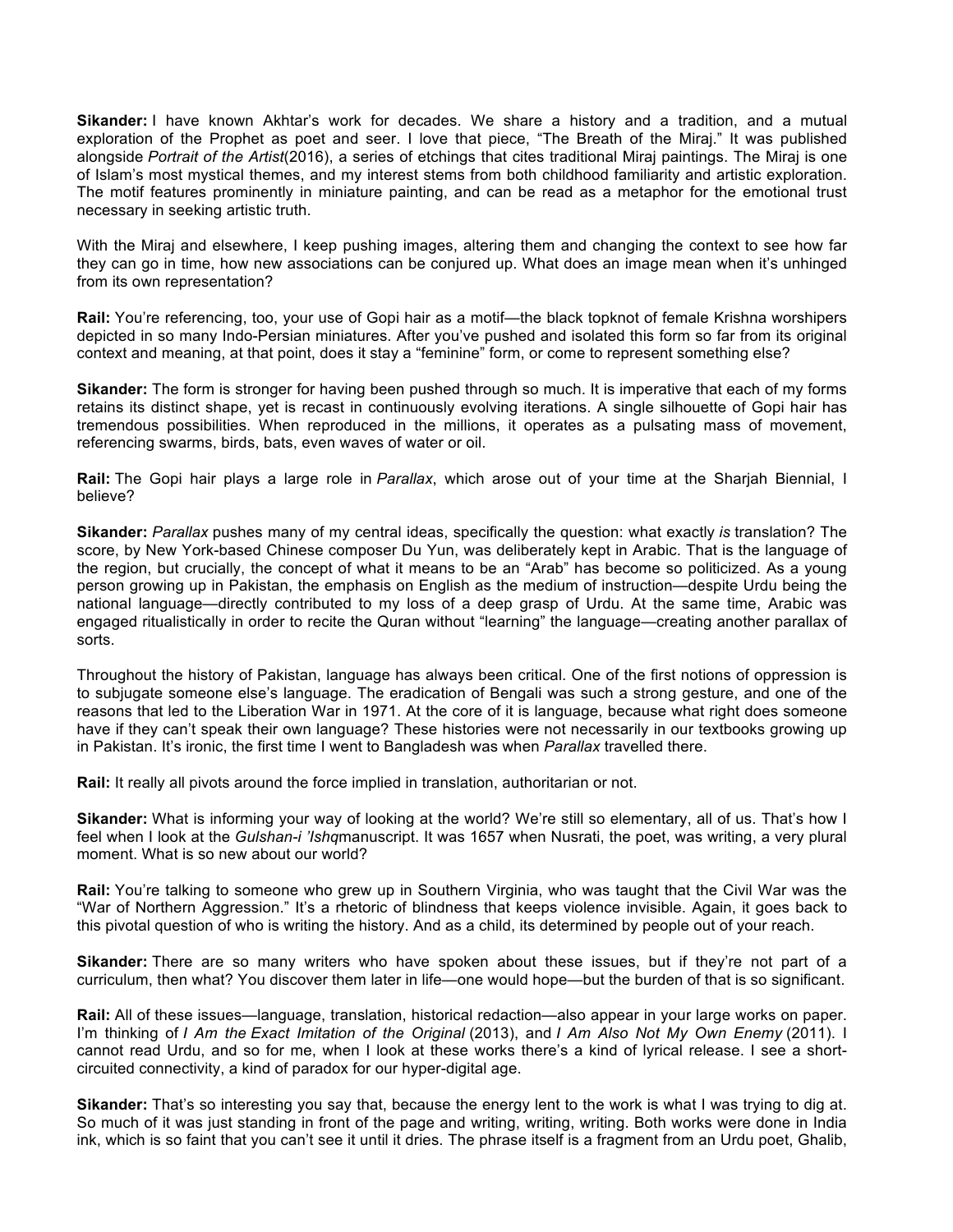about unrequited love. There's a political dimension to the way he's using it, and by repetition, it transforms from a statement into a question. I am also not my own enemy? It became very musical, which is why I added the musical bars.

**Rail:** Music seems to play a twofold role in your work, both audio and visual. In the score of *The Last Post*, for example, the sound of a bugle call is heard throughout.

**Sikander:** That bugle call is prevalent in many countries that were colonized by the English. It signals the end of the day, or the death of a soldier—it's the same call that the Pakistani army still performs.

**Rail:** And this performance, with all the subsequent military pageantry, is what makes up your film *Bending the Barrels* (2009)?



Shahzia Sikander, *I Am or Am I Not My Own Enemy*, 2011. Ink and gouache on paper, 82 × 51 inches. Courtesy Shahzia Sikander Studio.

**Sikander:** Yes. The drawings, like *I Am Also Not My Own Enemy*, are not independent, they are an extension of having gone to Abbottabad, Pakistan to film *Bending the Barrels*. You know, I filmed the music school in 2009, and a few months later we found out bin Laden was five minutes from where I was! All of a sudden, the work has so much more resonance. But that's what an artist does—it's intuitive.

At the end of the two days in Abbottabad, I struck a chord with many of the Army musicians as artists. We began to talk about classic Indian films—a very important subject for any Pakistani because they were banned for so long—and they began to belt out these love ballads, very classic, romantic music from the 1950s and '60s.

**Rail:** Enlisted Pakistani army musicians singing love songs from films that were suppressed in their country for decades—there are so many layers.

**Sikander:** It changes the temperature of the piece altogether.

**Rail:** I'm fascinated by the pageantry of the military. There's an important aspect of respect and honor built into it, but at the same time the performance—whether it be in Pakistan or Washington D.C.—seeks to put forward a clean, palatable, even righteous visual symbol of what the military should mean to civilians.

**Sikander:** It's all the same around the world! It is theater in operation. But it's dark. Behind that facade—